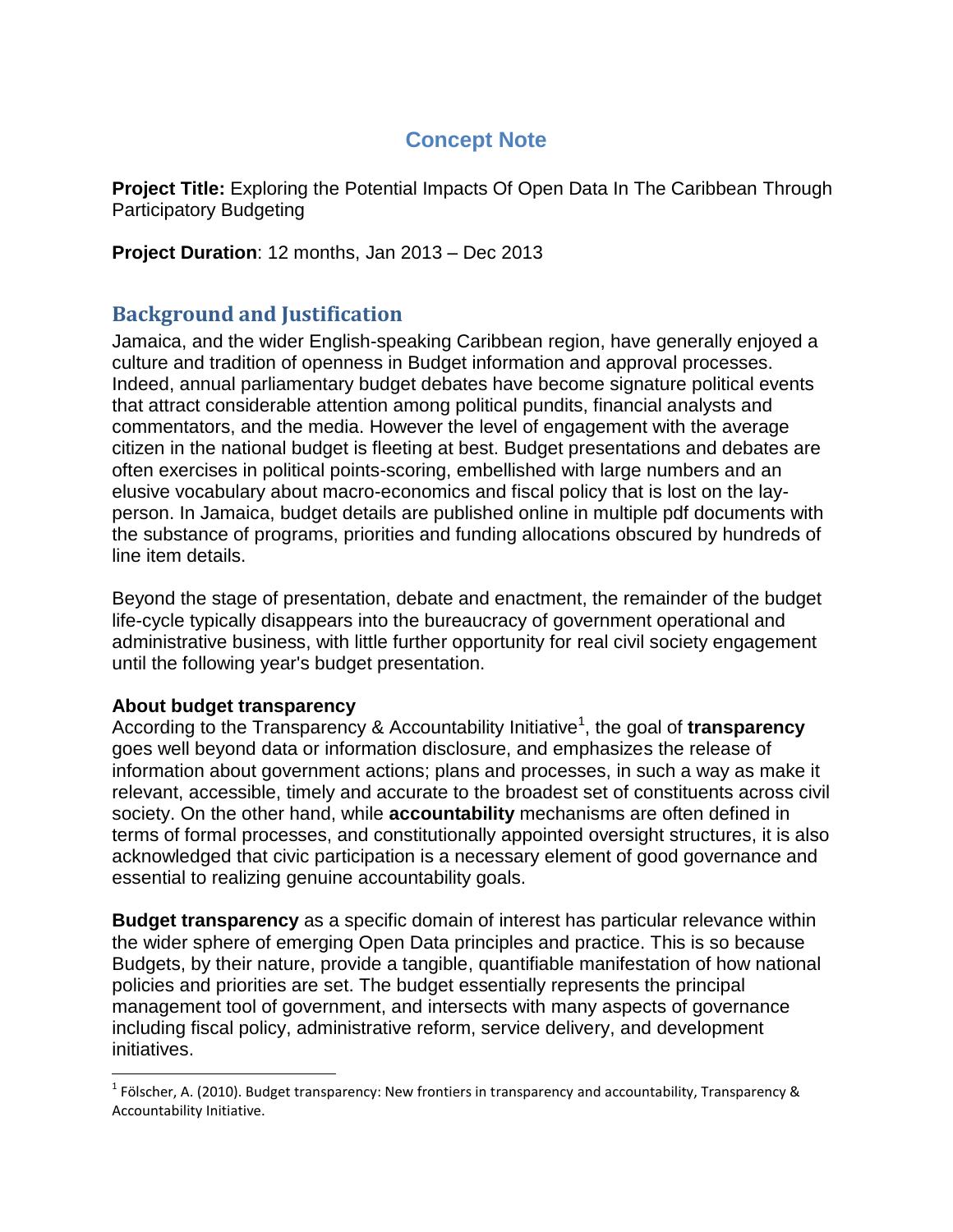As such, initiatives geared at facilitating open, participatory budget processes are seen as a fundamental platform for a wider culture of Government-2-ciitizen transparency, accountability and engagement.

Furthermore, budget transparency initiatives that encompass the full budget life-cycle and incorporate public expenditure in addition to budget data, have demonstrated the less-expected impact of providing significant data sharing benefits to civil servants themselves by enabling faster access to relevant data within the government departments, and contributing to better interconnections between people working in indirectly related domains e.g. on labour policies and requiring fiscal data on income tax revenues and unemployment benefits $2$ .

### **Scope of this Open Data initiative**

This project will seek to build on the Open Data capabilities and initiatives currently being implemented by the Caribbean Open Institute (COI), with a specific emphasis on open data applications in the upstream and downstream stages of the national budget cycle.

It will involve the following components:

l

- a) Benchmark the current Budget governance process in Jamaica and one other selected Caribbean country, according to international best practice and standards and employing standardized instruments developed by the International Budget Partnership through their Open Budget Initiative<sup>3</sup>
- b) Work with the relevant Government agencies to publish budget and expenditure data in an Open Data format, together with meaningful visual representations and APIs that can be used as the basis for increased visibility and participation of civil society in the budget process. This will be enabled using the OpenSpending platform developed by the Open Knowledge Foundation. Some preliminary work has already been done by the COI in budget visualization (See [http://caribbeanopeninstitute.org/gojbudget\\_Functions\)](http://caribbeanopeninstitute.org/gojbudget_Functions)
- c) Data Journalism Capacity building: Conduct training workshops with one or more media houses and journalists to create a cadre of journalists with the skills and interest to become key communication and infomediary resources in the process of participatory budgeting;
- d) Work with select political representatives, advocacy and/or membership-based groups to plan for and implement Participatory Budget pilots in targeted constituencies and one or more functional domains (eg. education or health sectors). This exercise would be planned to coincide with the upcoming budget planning / preparation cycle.

<sup>&</sup>lt;sup>2</sup> The DataBC Open Data Portal of British Columbia - http://openspending.org/resources/gift/chapter2-2.html

 $^3$  http://internationalbudget.org/what-we-do/major-ibp-initiatives/open-budget-initiative/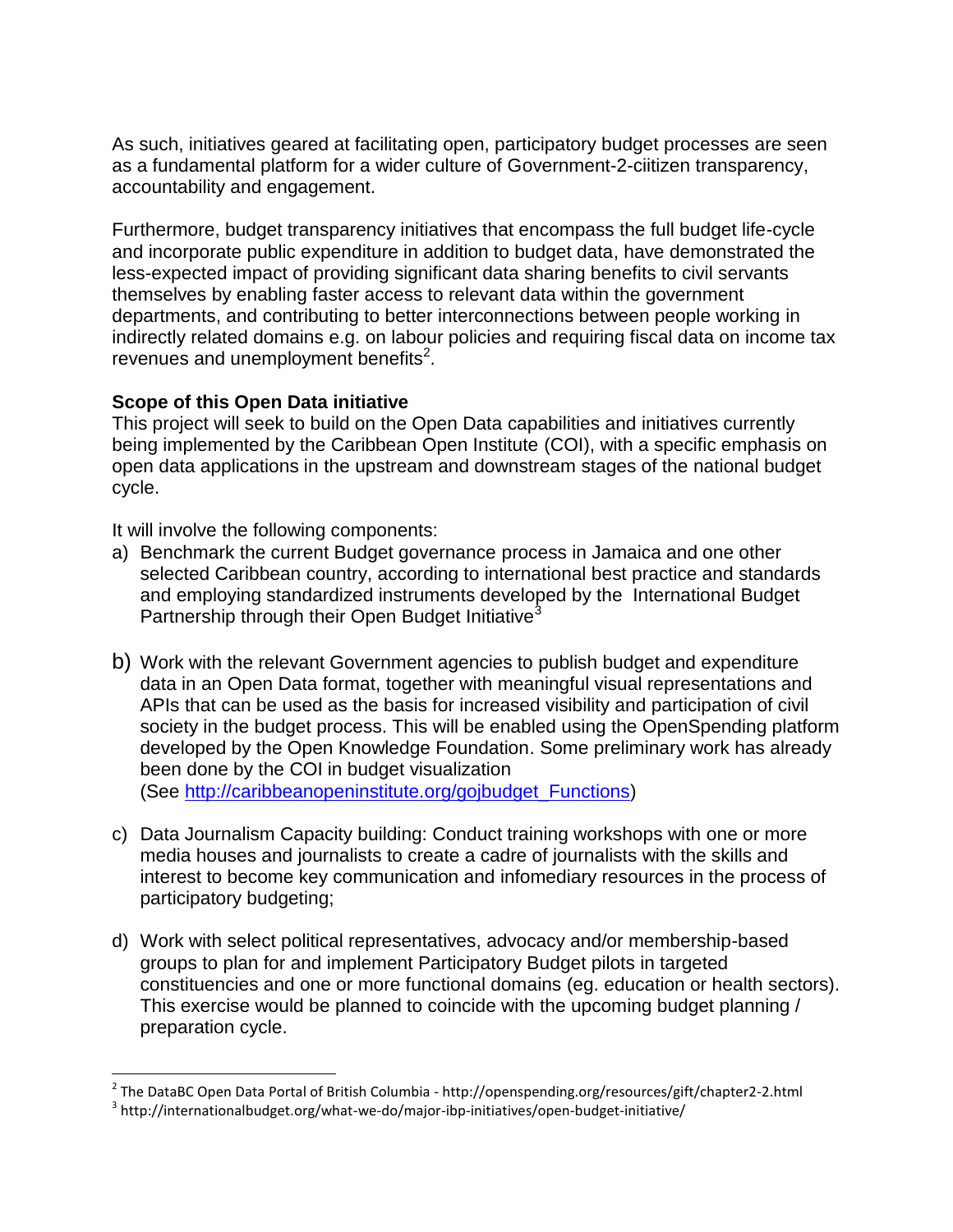## **Research objectives**

The primary objective of the one-year case study will be to demonstrate the potential for the use of open data principles and international best practice in participatory budgeting, to materially impact on the efficacy of national budget governance and life-cycle processes.

Tangible, measurable outcomes in terms of improvements in budget life-cycle transparency, civic awareness, engagement and participation in the budgeting process are expected over the course of the study. The Open Budget Index will be used as the basis for measuring the impact of the various initiatives.

Longer-term impact outcomes to be monitored and tracked will include improved budget allocation efficiency, budget performance and over time greater accountability and potentially, improved national tax compliance through enhanced civil society trust and engagement.

## **Methodological Considerations and identification of anticipated risks**

There are several key aspects to the methodological approach being considered for this undertaking:

- i. **Open Budget Survey:** In order to establish a baseline for current budget practices in the countries participating in the study, the Open Budget Survey from the International Budget Partnership Initiative will be adopted and administered. This is a comprehensive survey and analysis instrument that evaluates whether governments give the public sufficient access to budget information and opportunities to participate in the budget process at the national level. The survey will also make it feasible to conduct cross-country comparisons, both within the Caribbean region as well as internationally, using the Open Budget Index (OBI)
- ii. **Open Data Publishing Process**: From the technical perspective, the OpenSpending project, from the Open Knowledge Foundation, is an open source technology platform that provides tools and processes geared at making financial data released by governments accessible and usable by a wider cross-section of civil society including the media, journalists, schools and ordinary citizens. This will be used as the basis for publishing budget and expenditure data in an Open Data format, together with meaningful visual representations and APIs. The visualization and query capabilities built into the openspending platform, and used for applications such as the UK's Where Does My Money Go?( [http://wheredoesmymoneygo.org/\)](http://wheredoesmymoneygo.org/), will provide the basis and illustrations for the data journalism component.
- iii. **Fellows-based Engagement Model**: For the engagement process with public sector officials, and other participating civil society stakeholders (both in media and other kinds of representative organizations), we will be employing the fellows-based change agent model, inspired by Code For America, Commons for Europe, the